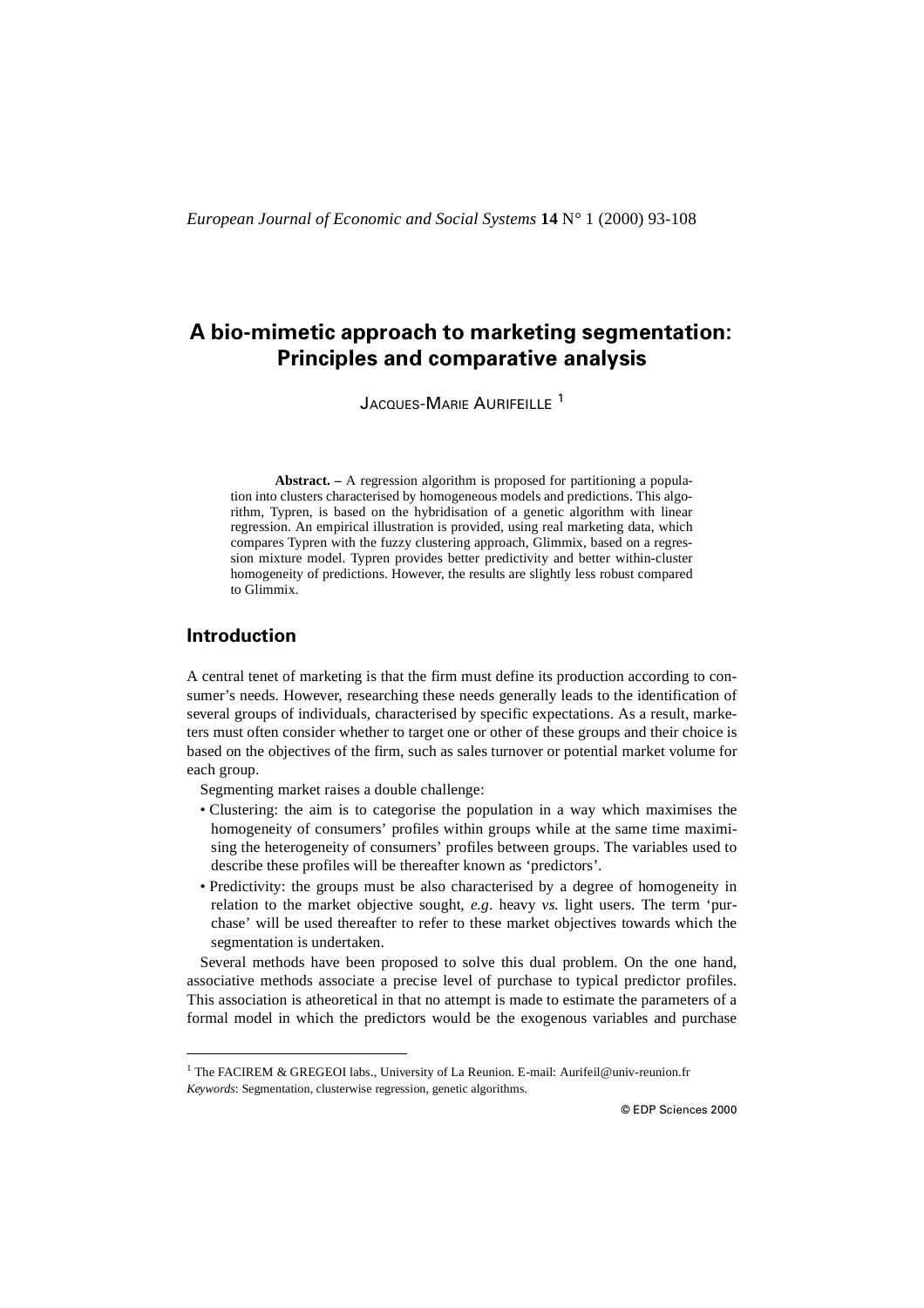level the endogenous one. Notable associative approaches include Learning Vector Quantization (Kohonen, 1987) or combinations of conjoint analysis and descriptive clustering (Green and Krieger, 1991). Regressive methods, on the other hand, seek groups sharing homogeneous models. The best known amongst those are Clusterwise Regression (Späth, 1979; 1981; 1982; 1985), Simulated Annealing (De Sarbo, Oliver and Rangaswamy, 1989) or Mixture Model approaches (Wedel and DeSarbo, 1995).

These two types of approaches reflect different marketing problems. Associative methods are best suited for identifying consumers. The selection of the usual predictors, including age, gender, occupation or income, enables the choice of a target segment based on communication or distribution costs. These also allow the later categorisation of consumers who did not belong to the initial sample and a 'scoring' process similar to that applied by many mail order organisations or banks. Conversely, regressive methods are best suited when the aim is to understand consumer behaviour in order to relate the purchase to some predictors. This should suggest more sophisticated and subtle persuasive communication than would associative methods. However, their reliance on internal, psychographic variables, makes the identification of the target and the establishment of direct contact more difficult, since the focus is on identifying the model of consumer behaviour rather than the consumers who undertake it. This 'dehumanisation' of the target is consistent with current trends towards the identification of phenomena as opposed to individuals. For example, at different times, a consumer may face different situations in relation to the same product. For each situation, his needs and behaviours may vary considerably. Thus, strategic decisions should be made that reflect situational characteristics as opposed to the consumer's basic identity. Hence, this present paper is dedicated to regressive segmentation methods alone.

The next section describes and discusses the main regressive segmentation algorithms. A connectionist approach, Typren, based on the hybridisation of a genetic algorithm with classical regression, is then presented. The final part of this paper provides an empirical study, based on real data, in order to illustrate the working of Typren. It also provide a comparison of its performance with that of Glimmix, a fuzzy clustering method based on a regression mixture model which appears as the most advanced of the non-connectionist approaches (Wedel and Kamakura, 1997) and which is now available as a commercial software package.

## **Regressive approaches**

Two main types of regressive approaches can be identified: two-step or simultaneous. Two-step processes begin either with a cluster analysis followed by a regression in each cluster, or by a regression (conjoint analysis, Green and Srinivasan, 1978) followed by a clustering in which the predictors are moderated by their predictivity. The latter approaches are more common, especially those based on estimates of predictors' weights at the individual consumer level (Kamakura, 1988; Green and Krieger, 1991). Whilst used relatively frequently, two step approaches do not deal simultaneously with the criterion of group homogeneity and that of predictivity: one is favoured at the expense of the other.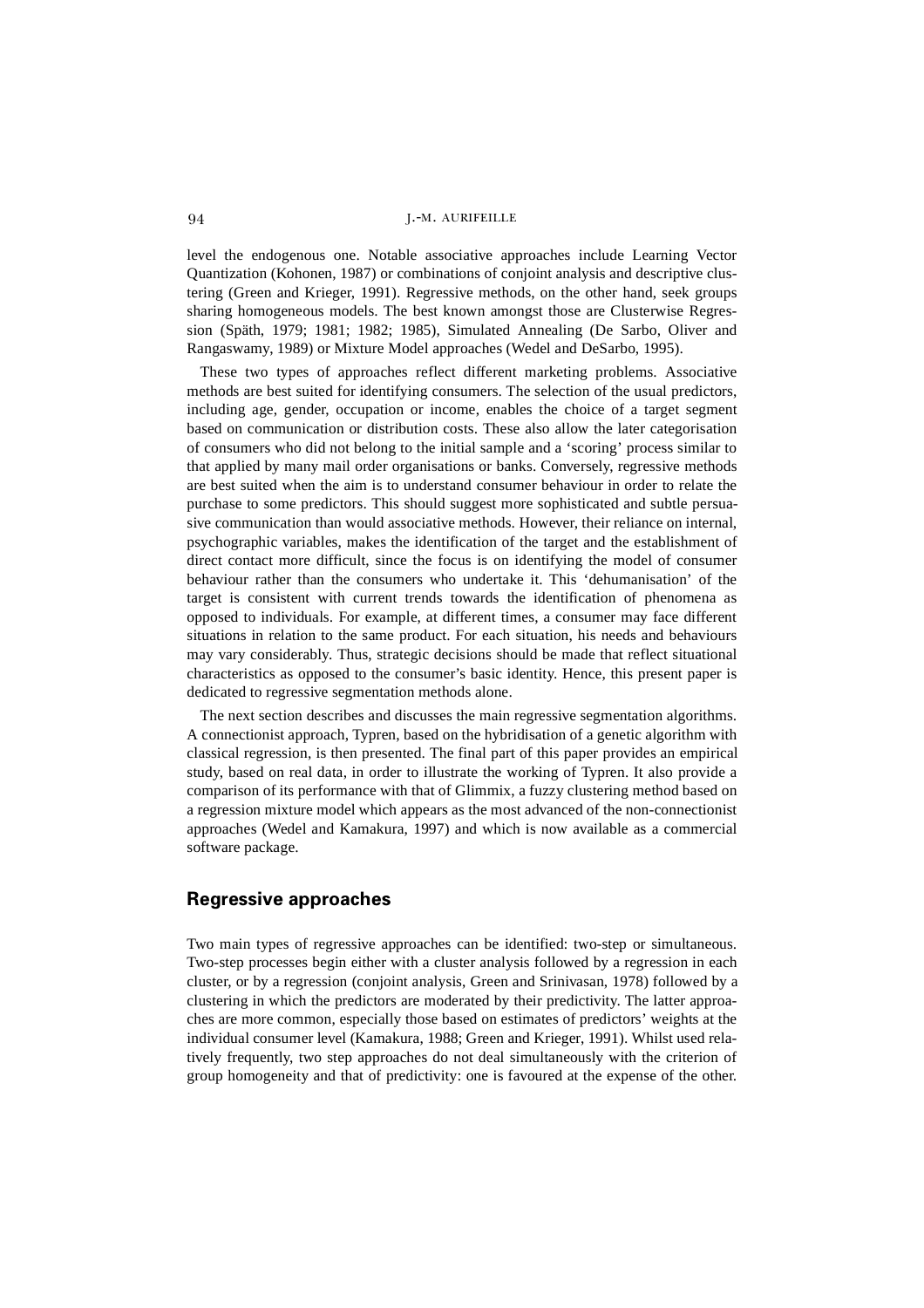Moreover, the use of purely descriptive clustering introduces a high degree of indeterminary in the solution. Our focus, therefore, will be on simultaneous approaches.

Simultaneous approaches are such that assignment to a cluster must take into account the predictivity criterion. In this paper, the most commonly used procedure (Automatic Interaction Detection (AID), (Assael and Roscoe, 1976) is discussed, before more formal optimisation methods (Clusterwise Regression, Simulated Annealing, Mixture Models) which are currently replacing it.

### *Aid*

AID is a dichotomous categorisation technique which extracts, in a stepwise manner, the predictor discriminating the most clearly between heavy and light purchasers. As a rule, categorisations are dichotomous and predictors must therefore be transformed into binary variables. Each predictor is subjected to an analysis of variance (ANOVA) in order to determine the one for which the two values are related to the most contrasted purchase levels. This procedure is then repeated separately for each of the two sub-group thus obtained, examining only those remaining predictors.

Let *Y* be the continuous variable and *N* the number of individuals. Without segmentation, the prediction relating to individuals would be the mean of their purchases, thus providing a Sum of Squared Errors (SSE) equal to:

$$
\sum_{i=1, N} (Y_i - \bar{Y})^2.
$$
 (1)

When the population is split into two clusters,  $c_1$  and  $c_2$ , numbering  $n_1$  and  $n_2$ , the SSE becomes:

$$
\sum_{j=1,2} \left( \sum_{i \in C_j} Y_{i,j}^2 - n_j \cdot \overline{Y}_{i,j}^2 \right) = \sum_{i=1,N} Y^2 - (n_1 \cdot \overline{Y}_{i,1}^2 + n_2 \cdot \overline{Y}_{i,2}^2).
$$
 (2)

Hence the dichotomy has induced a reduction in the error term of :

 $\dot{i}$ 

$$
n_1 \cdot \bar{Y}_{i,1}^2 + n_2 \cdot \bar{Y}_{i,2}^2 - N \cdot \bar{Y}^2.
$$
 (3)

The selected variable is the one maximising this reduction.

AID analyses are popular with companies, as they do not require an *a priori* number of clusters. Moreover, by providing a nested view of the segments, they allow a concentric expansion of the target market. On the other hand, AID has a number of limitations. Its empirical validity is reduced by its requirement of binary variables and by the absence of a formal model. Whilst some algorithms may use variables with more than two levels (McLachaln and Johansson, 1981), the number of segments obtained at each stage remains a function of the number of levels and a rapid atomisation of the population in minutes segments occurs. Statistically, the dichotomisation may also hide significant interactions. For example, if two interactions of decreasing order  $a * b$ ,  $a * c$  exist but no interaction exists between *b* and *c*, extracting *a* then *b* may mask the  $a * c$  interaction. For these reasons, the authors of AID recommend its use as a preliminary tool for identifying the importance of the predictors, before undertaking a complementary cluster analysis (Doyle and Hutchinson 1976; Doyle and Fenwick 1975). This is akin to the two steps approaches previously discussed, along with their shortcomings.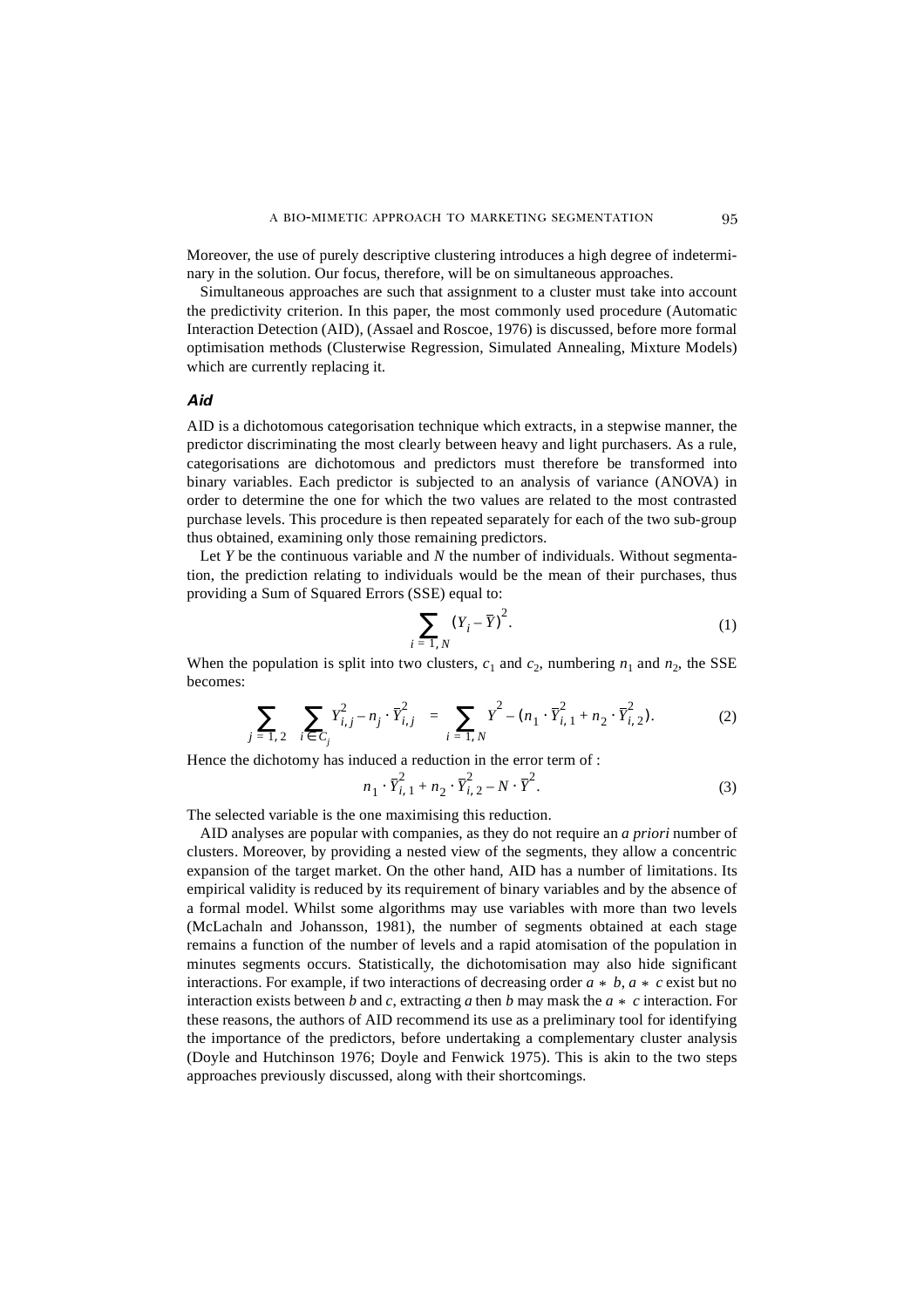### *Simultaneous optimising approaches*

These methods of segmentation consist in a simultaneous exploration of clusters and models, and therefore, in estimating two types of parameters:

- A matrix Alpha =  $\{\alpha_{i,c}\}\$ indicating the degree to which an individual *i* belongs to a segment *c*. For a clear categorisation, belonging is a binary variable. For fuzzy clustering, the variable is the probability that *i* belongs to  $c: \Sigma \alpha_i = 1$ .
- A matrix Beta =  ${\beta_{p,c}}$  indicating the weight of predictor *p* in segment *c*.

The corresponding algorithms are heuristic comprising numerous iterations in which two sub-iterations alternate: one for estimating alphas and one for estimating betas. Given an individual *i*, an endogenous variable *y*, *J* exogenous variables  $x_j$  and a function *g* corresponding to the distribution of the *y* (*e.g.* identity function for normal distribution, logit for binomial distribution, log for Poisson distribution, inverse for Gamma distribution and so forth), the prediction error relative to  $i$  is as follows:

$$
g(y_i) - \sum_{c=1}^{C} \sum_{j=1}^{J} (\alpha_{i, c} \cdot (\beta_{j, c} \cdot x_{i, j} + k_j))
$$
 (4)

After transformation of this error by an ad hoc function (*e.g.* squared error), segmentation becomes a matter of minimising the function *F*:

$$
F = \sum_{i=1}^{N} g \left( (y_i) - \sum_{c=1}^{C} \sum_{j=1}^{J} (\alpha_{i, c} \cdot (\beta_{j, c} \cdot x_{i, j} + k_j)) \right)^2
$$
 (5)

The first algorithms of simultaneous segmentation (Späth, 1979; 1981; 1985) are extensions of *k*-means clustering and provide strict partitioning. The basic procedure is as follows: having fixed the number of clusters and assigned arbitrarily individuals to clusters, one examines each individual in turn to assess whether his or her transfer to another cluster would reduce *F*, with *g* the identity function and *F* the squared error. The main limitation of the algorithms proposed by Späth (1979; 1981; 1982) is that they do not allow any temporary decay in the fit. They are, therefore, prone to local minima and highly dependent on the sequence according to which the transfers are undertaken. Other algorithms have thus been sought, based on bio-mimetic approaches such as Simulated Annealing, or alternatively, based on statistical bases derived from mixture model approaches.

The use of the heuristic 'Simulated Annealing' for solving segmentation problems has been illustrated by DeSarbo, Oliver and Rangaswamy (1989). This process differs from that advocated by Späth in two ways:

- The transfers of individuals are considered randomly as opposed to systematically,
- Some temporary decay of fit is tolerated.

The algorithm is as follows:

(i) Initialisation: fix the number of clusters and attribute random parameters (regression coefficients and constant) close to zero for each clusters, then assign randomly individuals to clusters. Fix a maximum percentage of decay allowed in the global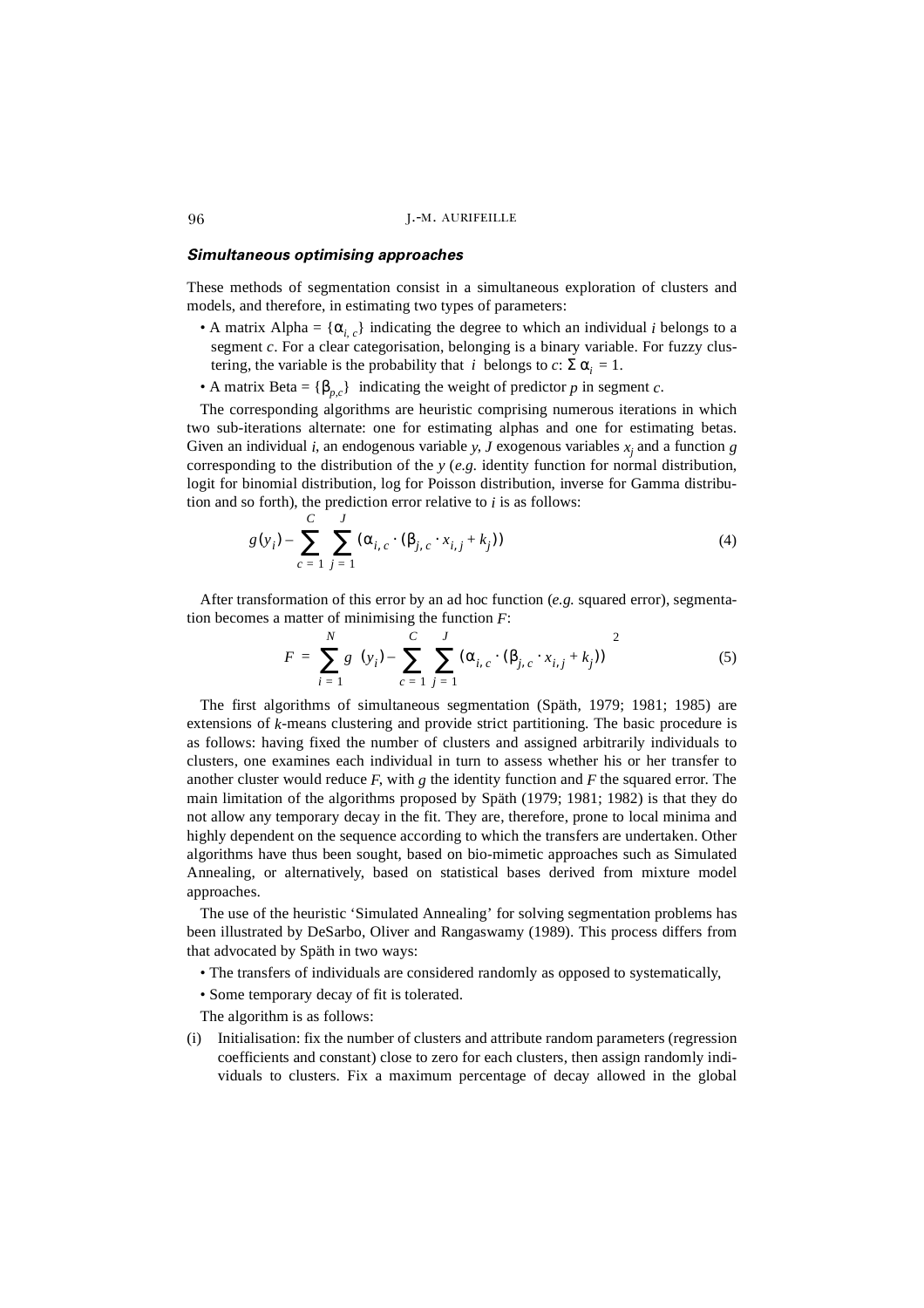optimum,  $D_0$ . Fix a 'cooling factor', *r*, smaller than 1. Fix the number n of transfers of individuals for each iteration. Let  $t = 0$ .

- (ii) Let  $t = t + 1$ ,  $D_t = r \cdot D_t$ . Let  $s = 0$ . Measure the global fit  $F_{t,s}$ .
- (iii) If  $s < n$ , let  $s = s + 1$ :

 $-$  choose randomly a cluster  $c$  and an individual  $i$  not belonging to this cluster;

– assign *i* to *c* and calculate the new global fit  $F_{ts}$ . Randomly select a percentage of progression for the global fit, *f*, such that  $f < D_t \cdot F_{t,s-1}$ . If  $F_{t,s} > f$ , then take the individual *i* back to the initial cluster, otherwise go back to (iii).

- (iv) If the end criterion is achieved (maximum number of iterations, acceptable global fit, weak progression of the fit), then go to (v), otherwise go back to (ii).
- (v) End.

Theoretically, the simulated annealing approach should allow the achievement of the absolute optimum. In practice, however, one must often limit the number of transfers (as far as  $n = 1$ ) and favour a very slow cooling factor in order to obtain results comparable with those derived with Späth's algorithms (Aurifeille and Bergmann, 1995).

Mixture models (McLachlan and Basford, 1988) have been extended to the case of Clusterwise Regression by Wedel and DeSarbo (1995). A software now exists under the name of Glimmix (Wedel, 1998) which is available commercially. Using the previous formulas and describing  $\alpha_c$  as the percentage of individuals from cluster c, and considering that  $y_i$  is distributed as the finite sum of the mixed normal univariate conditional densities, it is necessary to estimate α,  $σ^2$  et  $β_{jc}$  so as to maximise a probability function *H* such that:

$$
H = \sum_{i=1}^{N} \ln \left[ \sum_{c=1}^{C} \alpha_c \cdot f_{i, c}(y_i | x_{i, j} \hat{\sigma}_c^2, \hat{\beta}_{j, c}) \right]
$$
(6)

where:

$$
f_{i, c}(y_i|x_{i, j}\hat{\sigma}_c^2, \hat{\beta}_{j, c}) = (2\Pi \sigma_c^2)^{-1/2} \cdot \exp\left[\frac{-(y_i - x_i\beta_c)}{2\sigma_c^2}\right]
$$
(7)

with  $0 \leq \alpha_c \leq 1$  and  $\Sigma \alpha_c = 1$ .

Once the estimations are made, it becomes possible to assign each *i* to a segment according to the *a posteriori* probability given by Bayes' formula:

$$
\hat{p}_{i,c} = \frac{\hat{\alpha}_c f_{i,c}(y_i | x_{i,j} \hat{\sigma}_c^2, \hat{\beta}_{j,c})}{\sum_{c=1}^{C} \hat{\alpha}_c f_{i,c}(y_i | x_{i,j} \hat{\sigma}_c^2, \hat{\beta}_{j,c})}.
$$
\n(8)

The estimation of  $\alpha$ ,  $\sigma^2$  and  $\beta$ <sub>*j, c*</sub> is achieved *y* reformulating the probability function to take into account the constraints on α:

$$
H = \sum_{i=1}^{N} \ln \left[ \sum_{c=1}^{C} \alpha_c \cdot f_{i, c}(y_i | x_{i, j} \hat{\sigma}_c^2, \hat{\beta}_{j, c}) \right] - \mu \left( \sum_{c=1}^{C} \alpha_c - 1 \right).
$$
 (9)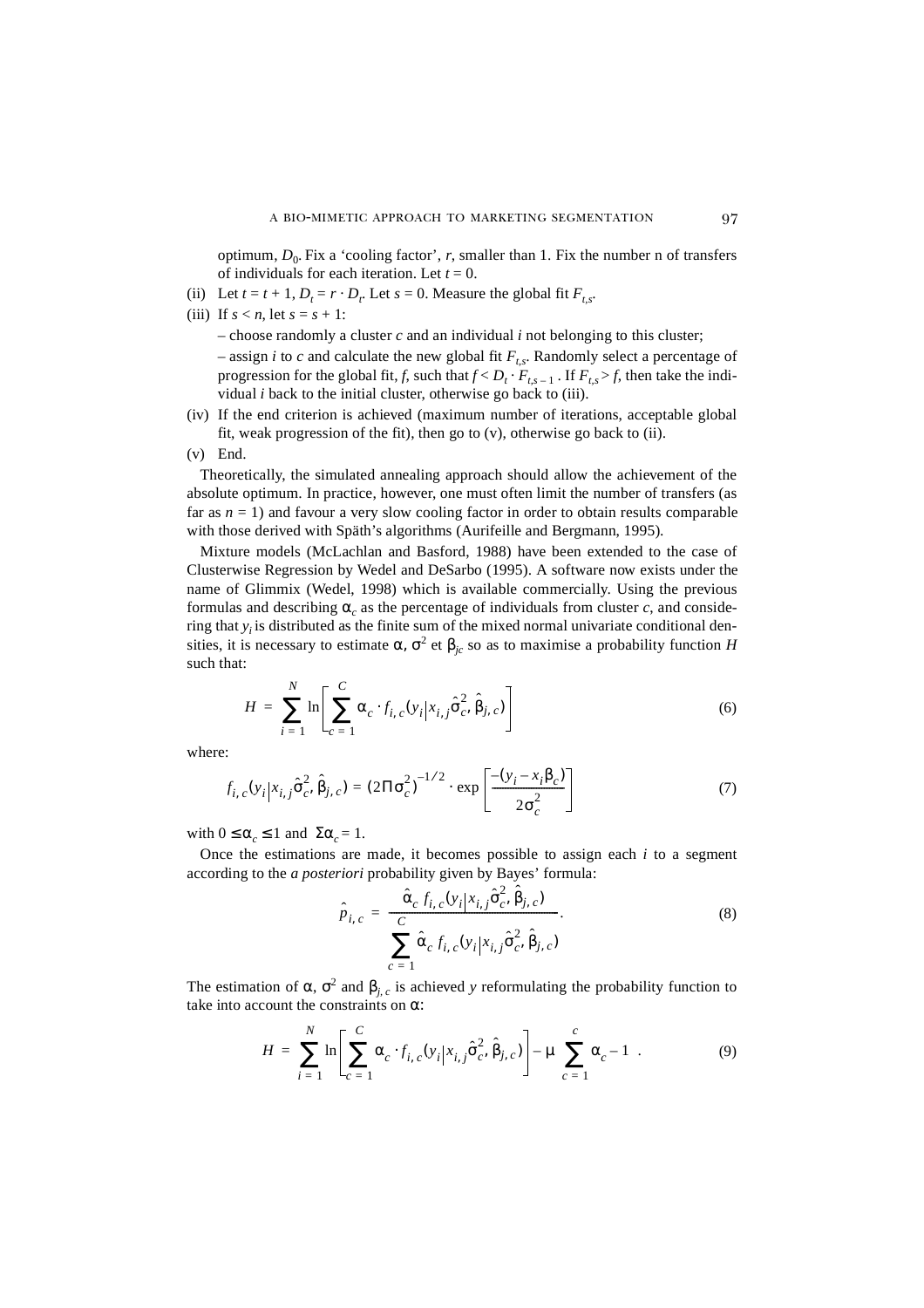After development and simplification, the parameters can be defined using  $p_{i,c}$ , as the weighted averages of the maximum probability equations:

$$
\sum_{i=1}^{N} \hat{p}_{i,c} \frac{\partial \log f_{i,c}(y_i | x_{i,j} \hat{\sigma}_c^2, \hat{\beta}_{j,c})}{\partial \sigma_c^2} = 0
$$
 (10)

and

$$
\sum_{i=1}^{N} \hat{p}_{i,c} \frac{\partial \log f_{i,c}((y_i | x_{i,j} \hat{\sigma}_c^2, \hat{\beta}_{j,c}))}{\partial \beta_{j,c}} = 0.
$$
 (11)

The algorithm used (DeSarbo and Cron, 1988; Wedel and Kamakura, 1997) is known as EM (for Estimation-Maximisation) (Dempster, Laird and Rubin, 1977) and its convergence has been well established. Initially, it aims to estimate a mixture regression model when data is missing. Given a distribution hypothesis of the  $\alpha$  and of the predictions *y*, the process involves alternating several times an estimation phase of the parameters *p* and of the corresponding  $\alpha$  with a maximisation phase of the likelihood providing an estimation of the parameters  $\beta$  and  $\sigma^2$ . The algorithm of the Clusterwise Regression consists in considering some values  $\alpha$  as missing, estimating them by EM, reintroducing them in the likelihood function, maximising this function and repeating the estimation.

This procedure has been extended by Wedel and DeSarbo (1995) to several common cases: plurality of dependant variables, repeated measures, endogenous and exogenous variables, discreet or continuous. It also enables the integration of several likelihood functions, according to the assumptions made concerning the data distribution. The availability of a software package (Glimmix) makes this approach particularly attractive (Wedel 1998).

Despite these advantages, the process is based on statistical assumptions which may limit its effectiveness. These assumptions relate to the distribution of the predictors, the probabilities of cluster membership and the type of functions operating within each cluster. Moreover, this approach shares a drawback of Simulated Annealing since the homogeneity of the predictions for each cluster is not controlled for. Hence, one may achieve clusters characterised by homogeneous models but with heterogeneous predicted scores.

Finally, one may consider fuzzy clustering as a poor substitute for clear categorisation as the increase in global fit thus achieved is gained at the cost of lesser interpretable assignments. Often, fuzzy clustering is interpreted as if it described the probability of alternative assignments. For example, a consumer belonging for 70% to a cluster and 30% to another would follow the model of the first cluster in 70% of cases and that of the second cluster in the other cases. This interpretation, however, is inaccurate since the individual belongs simultaneously to both clusters, yet with differing degrees of intensity. It is therefore difficult to operationalise a fuzzy cluster analysis, be it at the level of the consumer or that of the models. For the sake of practicality, most practitioners assign the consumer to that cluster where the stronger probability of membership is apparent. Yet, if the aim of such clustering is to achieve a partition, a better optimality could result from seeking it directly. An intermediary solution is often chosen which limits the degree of acceptable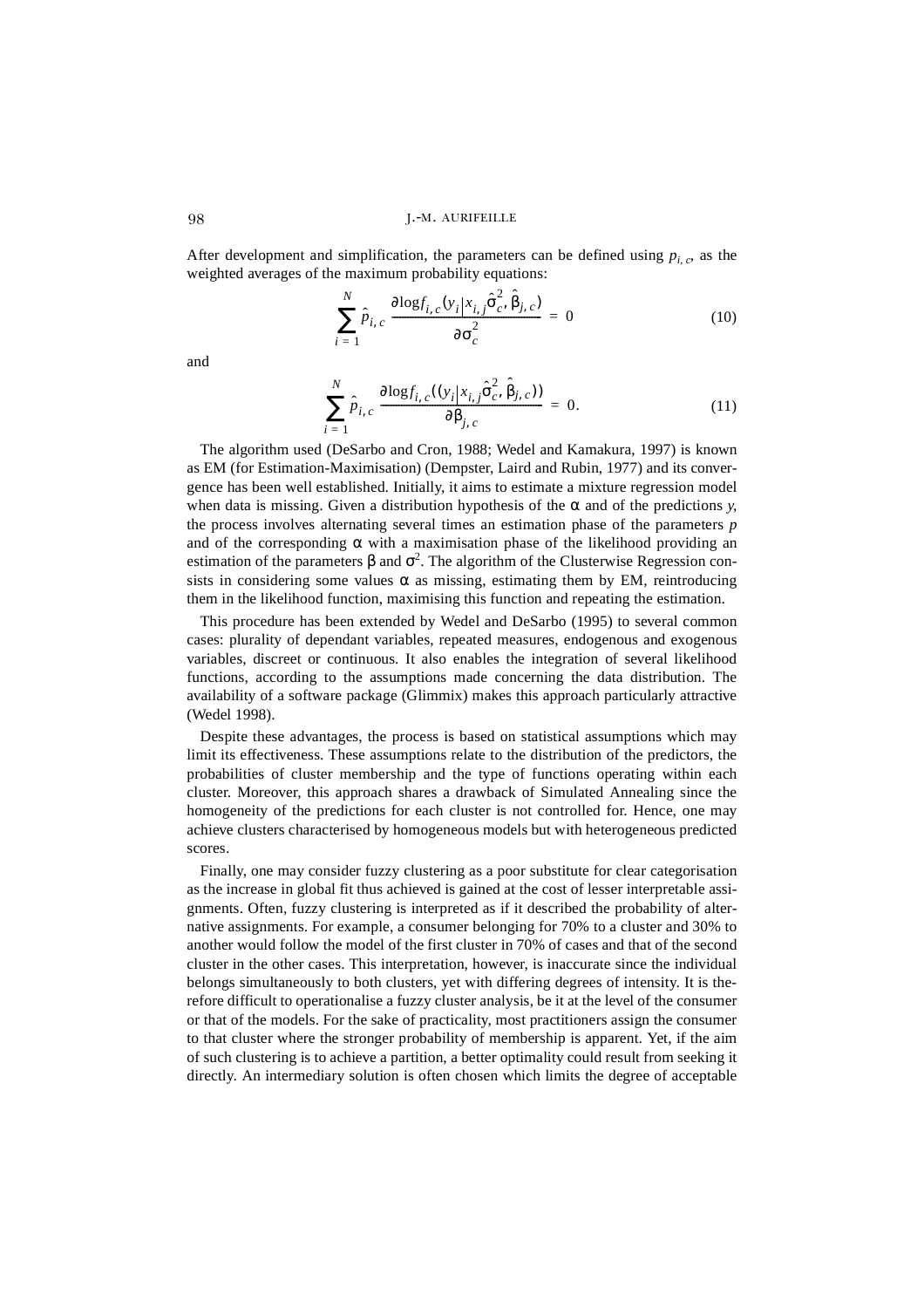fuzz in the heuristic. However, this implies many trials before an acceptable compromise can be reached between predictivity and fuzz.

Overall, these restrictions lead us to propose an alternative process during which a partition is sought *via* the use of a bio-mimetic algorithm.

### **A bio-mimetic algorithm for regressive segmentation**

Bio-mimetic approaches have been considered in the past to solve the problems associated with regressive segmentation (see previous section on LVQ and Simulated Annealing). This can be explained by the topological complexity of the problems as well as the restrictive nature of the statistical assumptions on which the non bio-mimetic approaches rely (distributions, independence, similarity of assumptions across segments).

Bio-mimetic approaches rely on many agents, equipped with simple rules, seeking solution in a parallel manner and exchanging information about their search *via* a dense network of connections (neural networks) or *via* an 'evolutionary' process of selection and reproduction (genetic algorithm). Although it is possible to explain a bio-mimetic heuristic in statistical terms, it does not rely on statistical assumptions and favours instead a trial and error approach based on large numbers of random trials.

Neural networks are appropriate when the shape of the model is unknown and they are therefore more suited to associative segmentation (*e.g.* LVQ). Other processes, such as genetic algorithms, can be used to estimate the parameters of a function explicitly formulated and are therefore more suited to the focus of this paper.

A genetic algorithm (Goldberg, 1991a) relies on several 'chromosomes', that is on several vectors comprising several complete sets of parameters to estimate. The coding of these values can be either binary or real. The latter is best suited for cases when the parameters to estimate are also real, require a high degree of precision, or are numerous (Renders, 1995, pp. 90-100; Goldberg, 1991a).

The effectiveness of genetic algorithms (GAs thereafter) stems from the parallel and random nature of their explorations. Unlike the single 'climber' used in gradient descents, GAs exploit information derived from multiple agents. Moreover, GAs can contract or expand their field of exploration on a continuous basis. Finally, GAs can afford the imposition of many types of constraints (*e.g*. with no derivative).

However, GA search is slow. This is why they are sometimes associated with a more deterministic heuristic, as indeed is proposed in this paper.

One particular characteristic of the Typren algorithm is its ability to optimise simultaneously the homogeneity of the models (coefficients) and the predictions for each segment. It aims to avoid the case of individuals following the same model and thus belonging to the same cluster, but exhibiting markedly different purchase levels. Whilst this problem is not explicitly addressed by regressive segmentation algorithms, it remains a managerial imperative for the marketing decision maker wanting to select a segment based on its purchase level.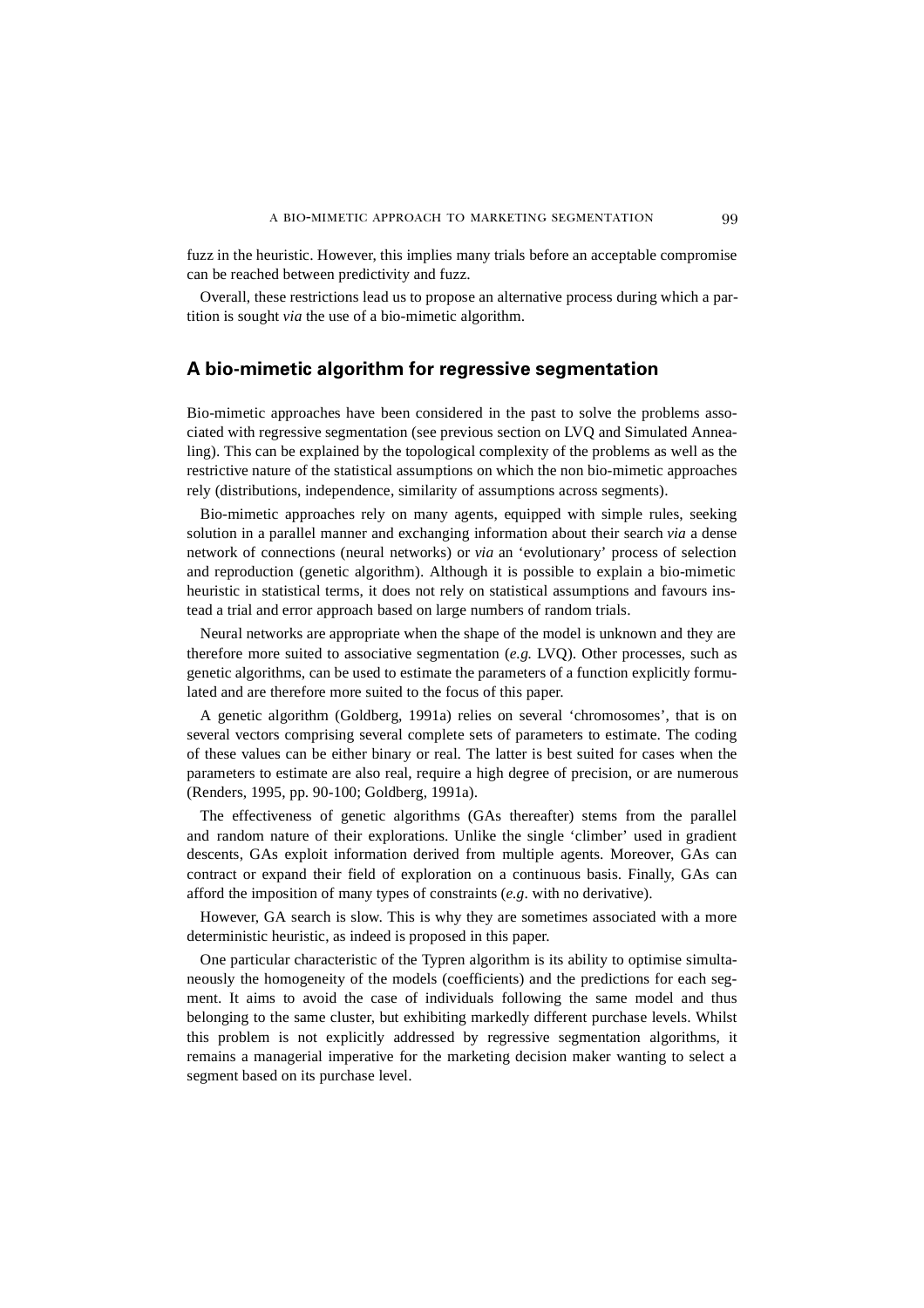The characteristics of the Typren algorithm are as follows:

(i) Initiation. Fix a number of chromosomes, *K*. Allocate to each chromosome  $C^*(X +$ 1) random values very close to zero. Fix a renewal rate of the chromosome population:  $0 < t \leq 1$ .

(ii) For each chromosome  $h = 1...H$ , assign each individual to the segment *c* of which the parameters  $[x_{i,c}]$  minimise the prediction error:

$$
c|\min\bigg(e_i = \hat{y}_i - \sum_{j=1}^J (\beta_{j,c} \cdot x_{i,c} + k_c)\bigg).
$$
 (12)

- (iii) After all individuals have been assigned, estimate with stepwise linear regression the parameters β and *k* of each segment.
- (iv) Measure the standard deviation of the chromosomes predictions:

$$
E(h) = \sum_{c=1}^{C} i \epsilon_c (y_i - \bar{y}_c)^2.
$$
 (13)

(v) Repeat  $t \cdot K$  times the following procedure:

– Draw two chromosomes randomly, with probability of the draw inversely proportional to their standard deviations.

– Split each chromosomes in two strands, on either sides of a randomly selected cutting point (whole number between 0 and  $S \cdot X$ ).

– Create two new chromosomes by interpolating/extrapolating the values of the first strand (new chromosome 1) and the values of the second strand (new chromosome 2). The details of the interpolation/extrapolation used is described elsewhere (Aurifeille, 1998): random draw between 3 possible types of calculation: average weighted by standard deviations, simple permutation or values multiplied by a random coefficient between 0 and 2.

- (vi) For each new chromosome: select at random several old chromosomes, except for that with the lowest dispersion, eliminate that with parameters closest to the new chromosome (Euclidean distance).
- (vii) If the convergence criterion is achieved (*e.g.* limit number of iterations, stability of the values for the best chromosome) go to (viii), or else go to (ii).
- (viii)End. The solution corresponds to the values of the chromosome with the lowest standard deviation.

According to the empirical work undertaken by De Jong (1975), the following options have been adopted:

- No mutations, since the crossover rule creates enough random disturbance.
- An elitist rule: the best chromosome is never replaced.
- Use of a crowding factor (a chromosome replacement process aimed at moderating the speed of convergence, Davis, 1991). As per Dejong (1975), we have observed that the best results are achieved with a crowding factor of 2.
- The rate of chromosome renewal (step v) is fixed, by default, to 60% in Typren. The combination of GA with a classical linear regression analysis – step (ii) – aims to redress one of the major weakness of GAs by accelerating considerably the heuristic.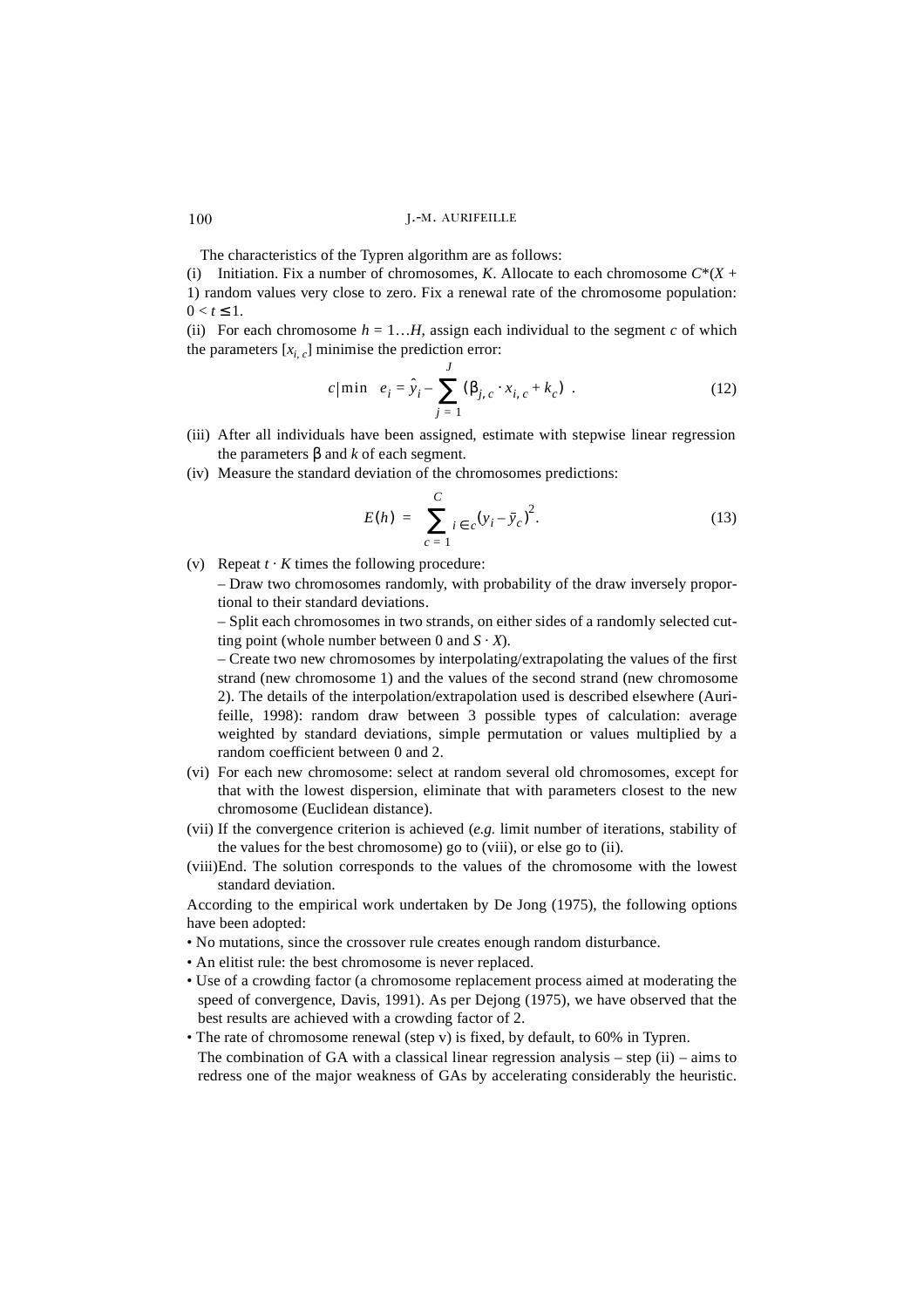This combination also allows to control for multi-colinearity with the use of the stepwise regression in step (ii). These advantages are significant:

- The average number of significant exogenous variables is increased.
- The risk of obtaining an indeterminate solution is lessened, notably when compared with Glimmix solutions.
- The size of segments is increased. This advantage is not necessarily linked with lesser optimality, but results from the mechanism according to which a smaller segment is more likely to be multi-colinear, and therefore, subject to correction through the stepwise regression. Thus, the chromosomes containing these segments are less likely to reproduce.

In addition, the Typren process combines two criteria: the predictability of the models of each segment (step ii) and the homogeneity of the predictions (step IV to VI). The selection of the chromosomes is undertaken in relation to the homogeneity of the prediction, hence this principle should dominate. However, in practice, the preliminary assignment to clusters plays an important part, such that the procedure converges by both decreasing the prediction error and increasing the prediction homogeneity. This is illustrated more fully in the following empirical section as well as in appendix.

### **Empirical illustration of Typren and comparison with Glimmix**

This section will first describe the data set used for this comparison, along with some global statistics. Then the criteria used for comparing the two processes are discussed, before a detailed examination of the results is provided.

### *Data used for the comparison*

The comparison deals with real data, collected from 431 wine consumers for a study undertaken by Lockshin *et al.* (1997) who attempted to explain the yearly expenditures of wine based on three types of involvement, product-, brand- and purchase-related.

Involvement is a fundamental concept in consumer behaviour: at the nexus between motivations (the internal forces that drive behaviours) and product attributes, it reflects the situational nature of purchases. For example, a wine buyer will not be similarly involved depending on the intended consumption situation, be it an everyday meal or a special occasion. The time spent in performing the purchase, the sensitivity to the brand, to price or to the retail outlet are some of the variables affected by situation. Hence, a segmentation based on involvement profiles seems wiser than one based on consumers.

According to Laurent and Kapferer (1985), involvement depends on 5 factors: pleasure, social status afforded by the consumption, technical interest for the product characteristics (production process, storage…), risk of mistake, probability of mistake. Based on this, three domains of involvement can be identified: the product, the brand and the purchase act itself. As shown by Lockshin *et al.* (1997), a consumer can be involved in the product without being involved in the brand. Likewise, according to Mittal and Lee (1989) or Ohanian and Tashchian (1992), a consumer can be involved in the purchase act (search, negotiation) independently from the brand or the product concerned.

The data was collected for the purpose of examining whether the three levels of involvement could predict consumers' wine purchase. The analysis of the co-variance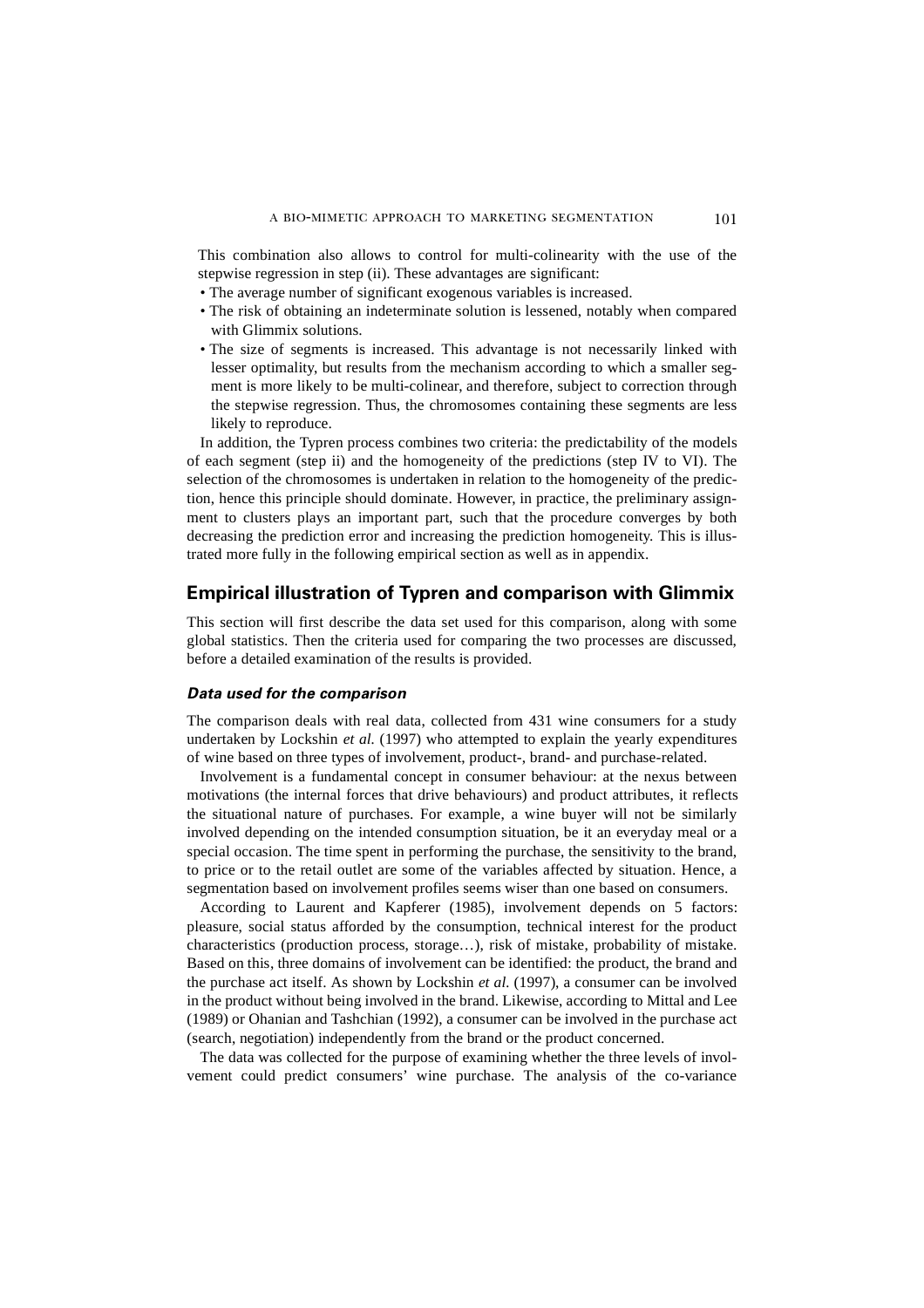structures with LISREL 8.1 (LInear Structural RElationship – Jöreskog and Sörbom, 1996), confirmed the weak correlation of the three principal components of involvement: in the product (PI), in the brand (BI) and in the purchase (PuI). Considering the interaction of second and third orders, seven predictors were defined for the whole population: PI, BI, PuI, PI ∗ BI, PI ∗ PuI, BI ∗ PuI, PI ∗ BI ∗ PuI. Table 1 shows the result of the global correlation of predictors. The dependant variable is the consumer's yearly expenditure on wine.

|                 | PI        | BI        | PuI       | $PI * BI$ | $PI * PuI$ | $BI * PuI$ | $PI * BI * PuI$ |
|-----------------|-----------|-----------|-----------|-----------|------------|------------|-----------------|
| PI              | 1.0000    |           |           |           |            |            |                 |
| BI              | 0.1564    | 1.0000    |           |           |            |            |                 |
| PuI             | 0.3747    | 0.5392    | 1.0000    |           |            |            |                 |
| $PI * BI$       | $-0.0481$ | $-0.2272$ | $-0.1159$ | 1.0000    |            |            |                 |
| $PI * PuI$      | $-0.1008$ | $-0.1130$ | $-0.2253$ | 0.5777    | 1.0000     |            |                 |
| $BI * PuI$      | $-0.0890$ | $-0.4665$ | $-0.3489$ | 0.4283    | 0.3529     | 1.0000     |                 |
| $PI * BI * PuI$ | 0.3451    | 0.3364    | 0.3491    | $-0.5420$ | $-0.5011$  | $-0.5580$  | 1.0000          |

TABLE 1. Global correlation of predictors.

### *Method of comparison*

The comparison of Typren and Glimmix was undertaken by running 10 trials of each procedure for each size of solution. For each attempt, a new set of initial parameters was generated. Solutions from 1 to 8 clusters were examined, hence a total of  $2 \cdot 7 \cdot 10 = 140$ cluster analyses of 431 consumers.

Whilst Glimmix does not exclude partitioning, its author does not consider this a desirable application of this heuristic (Wedel, 1990) and the software, as a result, does not offer this option (Glimmix, Wedel, 1998). The comparison, therefore, involves two solutions with different structures: one fuzzy (Glimmix) and one partitioned (Typren). The study will use criteria that do not require a preliminary treatment of the solutions (squared correlation, sum of squared errors) and others that require a 'hardening' of the Glimmix solution (SSE hard, R2 hard, prediction variation for each cluster). 'Hardening' will involve the transformation of the fuzzy clustering in partitioned clusters by assigning the individuals to the segment where their probability of membership is greater.

As discussed in the previous section, whilst 'hardening' is common practice, its legitimacy is debatable. However, its main justification stems from the operational imperatives faced by marketing decision makers and from the fact that a good fuzzy cluster analysis should provide only limited multiple membership.

The last criterion used in this comparison is the robustness of the methods, or their ability to provide comparable solutions when noises are introduced in the data or in the solution used as the starting point for the analysis. Given that we are dealing with complex heuristics, the risk of convergence towards local minima is high. Indeed, the authors of Glimmix suggest that several successive analyses be undertaken in order to select the best one. However, the probabilistic nature of Glimmix does suggest that a good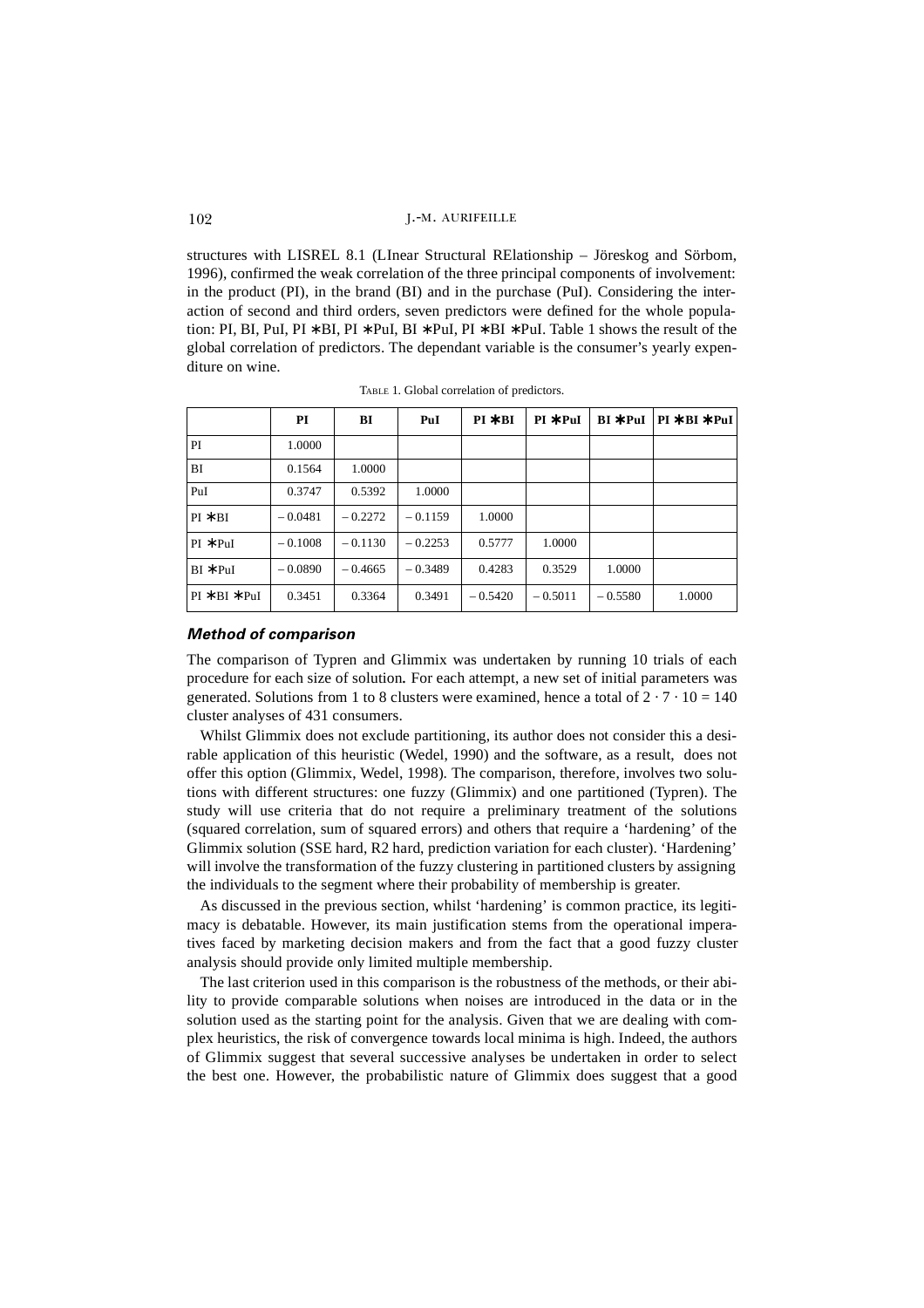robustness can be achieved. In the case of Typren, the parallel nature of the GAs and their lesser sensitivity to past explorations suggest that even more stable solutions could be expected. In this paper, the robustness is tested in relation to assigments. A perfectly robust process would result in consumers pairs who would either always or never be in the same cluster, across all 10 solutions attempted. This would correspond to a maximum variation in the vector summarising the frequencies of co-assignment of all possible pairs of consumers.

Hence the 6 criteria retained for the comparison (with their names following in brackets):

- C1: Sum of the Squared distances (SSE).
- C2: Global R Square (R2).
- C3: SSE of 'hardened' solution (SSE hard).
- C4: R2 of hardened solutions (R2 hard).
- C5: Within-cluster variation in purchase levels as described in Typren step (iii) (Dispers.) Limiting this variation is a necessary condition to enable the selection of segment based on their attractive sales potential. This is measured by the sum of squared distances between the consumers' predicted purchase levels and the mean prediction within the cluster they belong to.
- C6: standard deviation of the frequency vector of co-assignment between all pairs of consumers (Robust).

### *Results and discussion*

The theoretical convergence of the EM algorithm used in Glimmix has been demonstrated. In practice, however, the procedure is interrupted when the marginal gain in fit becomes very small. This criterion is not well established and so this paper used the maximum number of possible iterations for Glimmix 1.0 (of 250). The marginal gains of the last iterations were all included between  $10^{-4}$  and  $10^{-6}$ .

For Typren, the convergence is assured by the progressive homogenisation of the chromosomes. The systematic conservation of the best historical solution enhances this convergence and results in the maintenance of the best solution after a given number of iterations. Since Typren uses different criteria in the assignment phase (minimising the error) and in the selection/reproduction phase (minimisation of the within-cluster prediction variations), it would be expected that the fit would be biased in favour of the homogeneity in purchase levels, as this is the criterion used in the selection/reproduction phase. However, one observes empirically that the two criteria improve simultaneously. For example, in appendix A, the curves obtained during the 10 analyses for the most complex case (*i.e*. 8 clusters) are provided. The R2 are shown on the *x*-axis and the within-cluster variation of prediction is shown on the *y*-axis. Across 70 segmentation analyses undertaken, only 5 led to a situation where the last gains made in relation to homogeneity were conducive to a lesser R2. Even then, the decrease in R2 remained very small (less that 0.1%) and there were no obstacle to returning to a previous solution with a greater R2 if need be. It appears therefore that a strong relationship exists between the minimisation of the individual error (assignment criterion) and the within-cluster prediction homogenisation (solution selection criterion).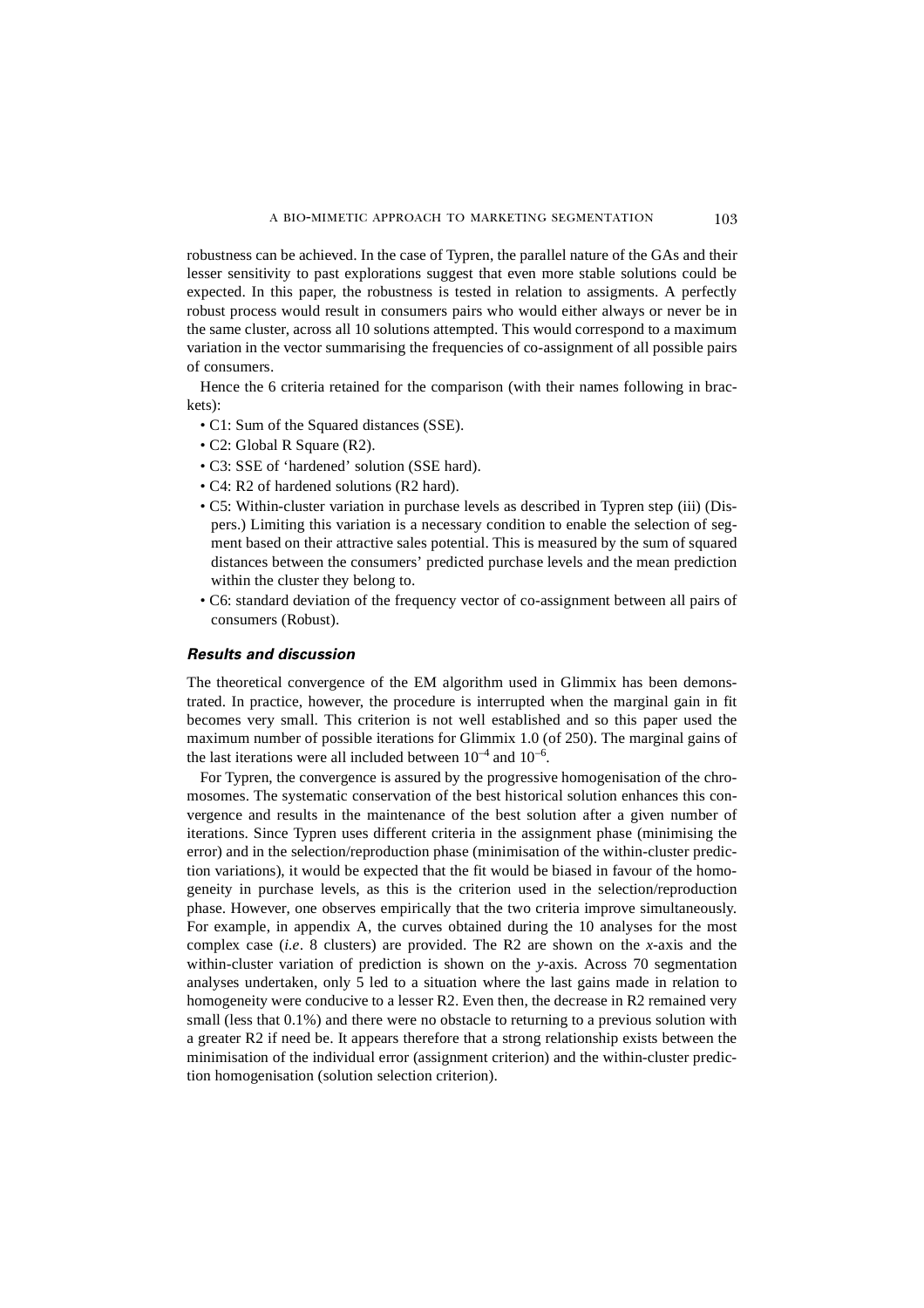The observed convergence times were consistently in favour of Glimmix which took on average three times less long than for Typren. In practice, with a Pentium 300Mhz, times recorded spanned from 1 to 3 minutes for Glimmix and 3 to 10 minutes for Typren. The hybridisation of the GA does therefore translate into a very marked acceleration which enables it to become operational and to surpass Simulated Annealing or classical GAs.

The means and standard deviations of the 6 criteria are provided in Table 2. The first figure of each case corresponds to the mean, the second to the standard deviation. Note that the regression without segmentation of the population provided a sum of squared errors of 385.61 and a R2 of 0.103.

| <b>Solution</b><br>size | Method  | <b>SSE</b> fuzzy | R <sub>2</sub><br>fuzzy | <b>SSE</b><br>hard | R <sub>2</sub><br>hard | <b>Dispers</b>          | Robust. |
|-------------------------|---------|------------------|-------------------------|--------------------|------------------------|-------------------------|---------|
| $\overline{c}$          | Glimmix | 245.47<br>1.61   | 36.67<br>2.92           | 285.28<br>11.28    | 34.36<br>2.9           | 429.53<br>0.86          | 3.01    |
|                         | Typren  | 116.28<br>6.89   | 72.96<br>0.16           | 116.28<br>6.89     | 72.96<br>0.16          | 141.25<br>0.58          | 2.96    |
| 3                       | Glimmix | 133.59<br>36.10  | 60.22<br>12.56          | 154.96<br>54.05    | 51.41<br>9.86          | 415.62<br>23.08         | 3.50    |
|                         | Typren  | 61.17<br>5.36    | 85.90<br>0.316          | 61.17<br>5.36      | 85.90<br>0.32          | 102.79<br>0.7           | 2.89    |
| $\overline{4}$          | Glimmix | 72.07<br>9.54    | 81.90<br>3.77           | 79.75<br>16.24     | 68.18<br>4.9           | 397.65<br>22.15         | 3.17    |
|                         | Typren  | 35.77<br>12.02   | 90.83<br>0.80           | 35.77<br>12.02     | 90.83<br>0.80          | 81.42<br>$\overline{4}$ | 2.62    |
| 5                       | Glimmix | 69.30<br>14.44   | 83.50<br>3.28           | 72.40<br>14.11     | 72.14<br>3.12          | 412.90<br>25.02         | 2.55    |
|                         | Typren  | 23.12<br>2.78    | 94.76<br>0.47           | 23.12<br>2.78      | 94.76<br>0.47          | 66.41<br>3.2            | 2.55    |
| 6                       | Glimmix | 59.22<br>23.76   | 85.94<br>5.66           | 61.59<br>24.38     | 76.26<br>6.43          | 422.53<br>19.25         | 2.17    |
|                         | Typren  | 17.13<br>3.491   | 96.02<br>0.812          | 17.13<br>3.49      | 96.02<br>0.81          | 59.28<br>1.9            | 2.31    |
| $\overline{7}$          | Glimmix | 52.87<br>16.77   | 87.66<br>4.15           | 54.26<br>17.87     | 79.81<br>4.89          | 426.49<br>7.17          | 2.56    |
|                         | Typren  | 11.07<br>2.95    | 96.90<br>0.74           | 11.07<br>2.95      | 96.90<br>0.74          | 50.28<br>2.37           | 1.89    |
| 8                       | Glimmix | 46.65<br>27.69   | 88.98<br>6.54           | 47.98<br>28.10     | 82.10<br>7.5           | 426.92<br>4.12          | 2.10    |
|                         | Typren  | 10.89<br>3.34    | 96.67<br>1.19           | 10.89<br>3.34      | 96.67<br>1.19          | 46.05<br>2.20           | 1.77    |

TABLE 2. Results.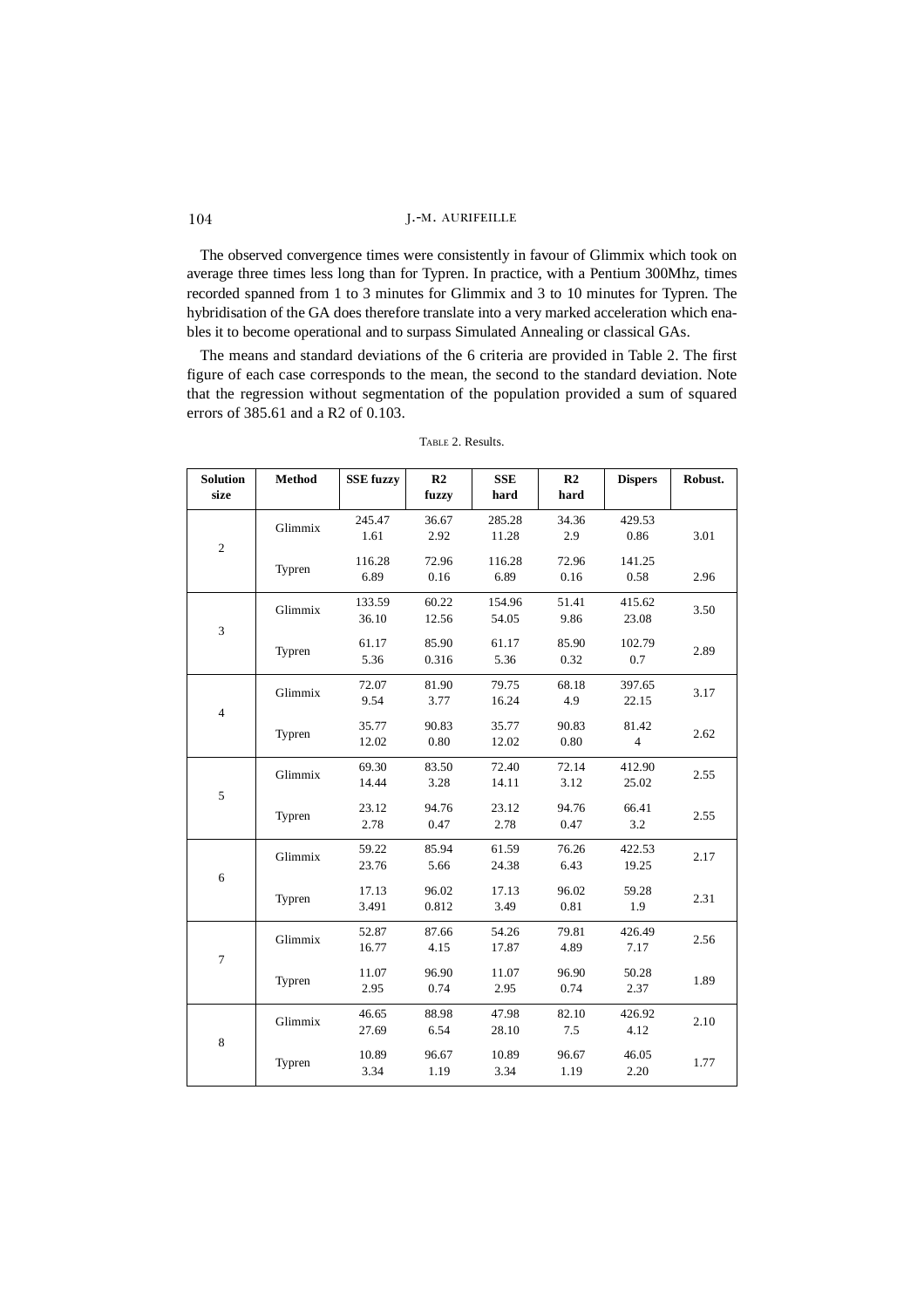Several results emerge from Table 2. First, and as expected, the predictivity increases as the population becomes segmented. Second, the predictivity afforded by Typren is consistently better than that of Glimmix, be it for the sum of the squared errors or for the R2. The difference is particulary important for small size solutions. The difference in SSE is large for all sizes, whereas that for R2 decreases with the solution size. Third, as indicated by the within-cluster dispersion criterion, the hardened Glimmix solution exhibits the classical defect of regressive segmentation: consumers in the same cluster may share an homogenous model but exhibit heterogenous purchase levels. One fundamental condition of segment operationalisation is therefore missing. On the other hand, Typren provides highly homogenous within-cluster prediction. This homogeneity increases with the size of the partition and does not precludes from a better predictivity.

Fourth, the fuzzy solutions of Glimmix are better than the hardened ones but the difference is less than expected. This suggests that the software succeeds in limiting the degree of confusion between clusters. The ex-post hardening process, whilst considered as sub-optimal and theoretically questionnable, could be a way to clarify the interpretation of the fuzzy solutions generated by Glimmix. Fifth, the Glimmix solutions are generally more stable than the Typren solutions. In other words, the probability of achieving the same partition when starting with initially different parameters is greater in the case of Glimmix. It is therefore necessary to seek ways of making Typren more robust, while at the same time protecting its better predictivity. For example, in the assignment phase, an alternative and less varying function than the squared error may be considered.

### **Conclusions**

The focus has been on two points traditionally ignored about regressive segmentation methods:

- The need to achieve homogenous predictions for each segment. It is of little concern to the marketer that two consumers follow the same model if at the same time one consumes little and the other one lots.
- The remedial nature of fuzzy clustering which should only be undertaken when one is sure that a clear partition does not provide satisfactory results. Fuzzy clustering is not only difficult to understand but also generally inaccurately operationalised by artificially hardening the clusters as if they were alternatives when in fact their effects are joint.

We have shown that a bio-mimetic algorithm could resove both of these issues and that the time required to do so was greatly reduced by using an hybrid of GA and Linear Regression. This result is, however, only indicative since it rests on a single data set and a limited type of research problems (predictors and prediction are both continuous variables). While this type of problem is common and often used as reference for research on Clusterwise Regression (Späth, 1979; 1981; 1982) and on Simulated Annealing (DeSarbo, Oliver and Rangaswamy, 1989), it still only represent a sub-part of the type of problems that Glimmix can potentially address.

The extension of Typren to other forms of regression is achievable. We are currently working on this as well as on improving its robustness without affecting its advantages in terms of predictability.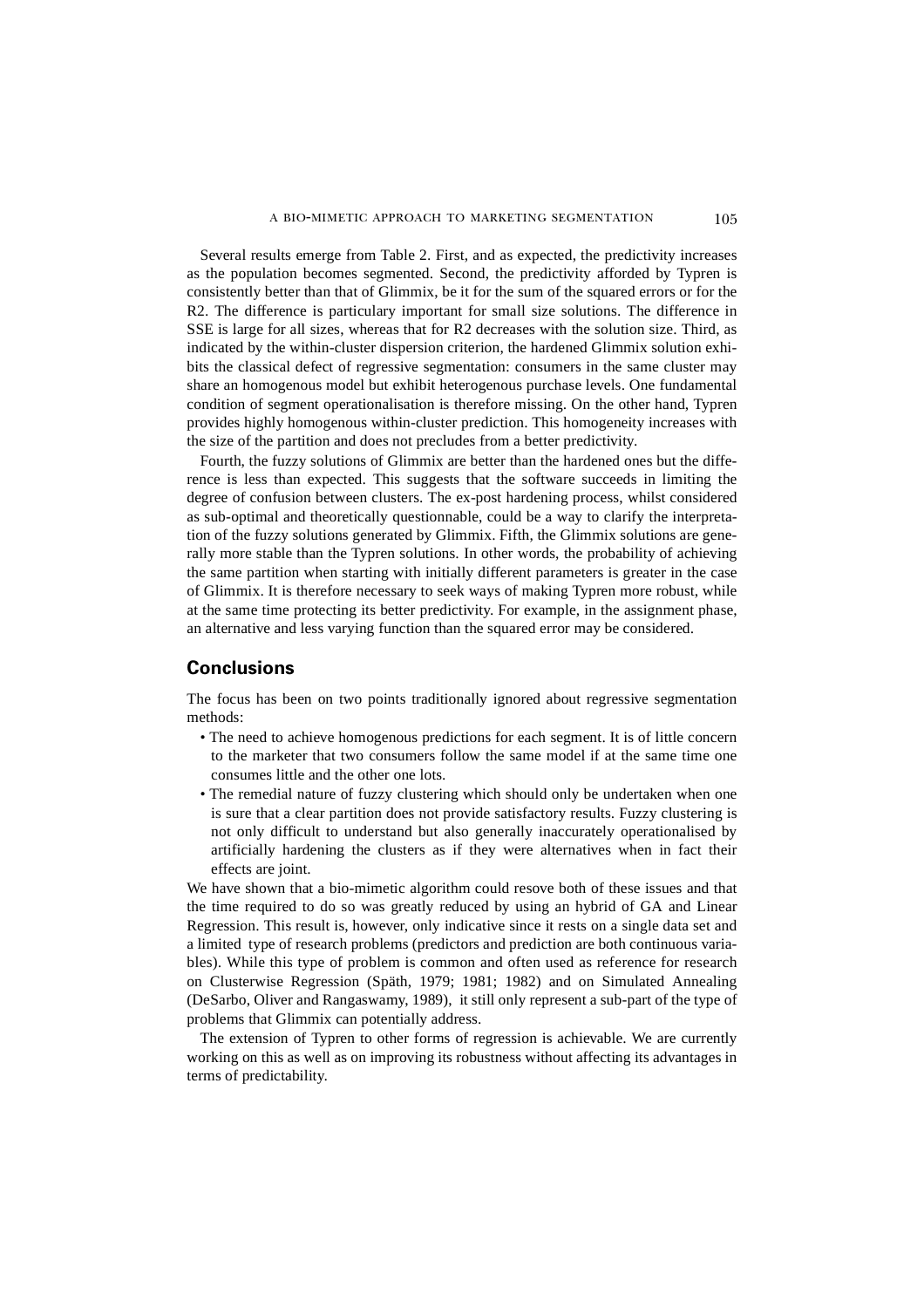

# **Appendix A: Change in R2 (***x***-axis) and within-cluster dispersions (***y***-axis) for the 10 eight-cluster solutions.**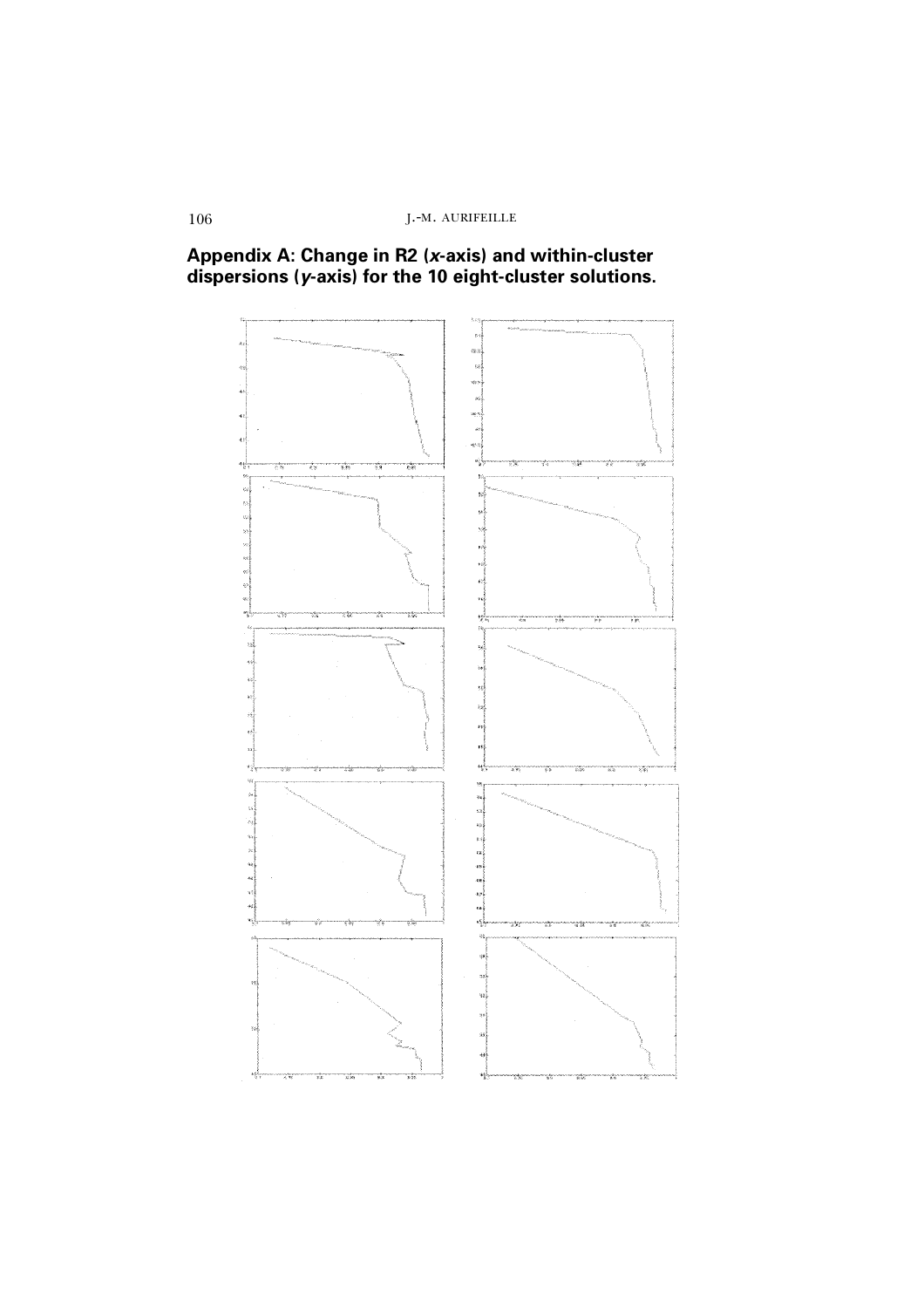## **References**

- Assael H., Roscoe A.M. (1976) Approaches to Market Segmentation Analysis, *Journal of Marketing* **40**, pp. 67-76.
- Aurifeille J.M. (1998) A biomimetic Clusterwise Regression Algorithm for Consumer Segmentation, in *Bio-mimetic Approaches in Management Science*, Aurifeille J.M., Deissenberg Ch. (Eds), Kluwer, Dordrecht, pp. 163-178.
- Aurifeille J.M., Bergmann J. (1995) Segmentation de marchés : une méthode fondée sur l'optimisation contrainte d'un réseau de neurones, *Actes des 27èmes Journées Internationales de Statistique*, A.S.U. S.S.F., Paris, pp. 42-47.
- Dempster A.P., Laird N.M., Rubin D.B. (1977) Maximum likelihood Estimation from incomplete data via the EM Algorithm, *Journal of the Royal Statistical Society* **39**, pp. 1-22.
- Davis L. (1991) *Handbook of Genetic Algorithms*, Van Nostrand Reinhold, New York.
- De Jong K.A. (1975*) An analysis of the behaviour of a class of genetic adaptative systems*. Dissertation Abstracts International **36** (10), 5140B.
- DeSarbo W.S., Cron W.L. (1988) A Maximum Likelihood Methodology for Clusterwise Linear Regression, *Journal of Classification* **5**, pp. 249-282.
- DeSarbo W.S., Howard D.J., Jedidi K. (1991) MULTICLUS : A New Method for Simultaneously Performing Multidimensional Scaling and Cluster Analysis, *Psychometrika* **56**, pp. 121-136.
- DeSarbo W.S., Oliver R.L., Rangaswamy A. (1989) A Simulated Annealing Methodology for Clusterwise Linear Regression, *Psychometrika* **54** (4), pp. 707-736.
- DeSarbo W.S., Wedel M., Vriens M., Ramaswamy V. (1992) Latent Class Metric Conjoint Analysis, *Marketing Letters* **3**, pp. 273-288.
- Doyle P., Fenwick I. (1975) The Pitfalls of AID Analysis, *Journal of Marketing Research* **12**, pp. 408-413.
- Doyle P., Hutchinson P. (1976) The Identification of Target Markets, *Decision Science* **7**, pp. 152-161.
- Goldberg D.E. (1991a) *Genetic Algorithms*, Addison-Wesley, New York.
- Goldberg D.E. (1991b) Real-coded Genetic Algorithms, virtual alphabets and blocking, *Complex Systems* **5**, pp. 139-167.
- Green P.E. and Krieger A.M. (1991) Segmenting Markets with Conjoint Analysis. *Journal of Marketing* **55**, pp. 20-31.
- Green P.E., Srinivasan V. (1978) Conjoint Analysis in Consumer Research: Issues and Outlook, *Journal of Consumer Research*, pp.103-123.
- Jöreskog K., Sörbom D. (1996) *Lisrel8*, Scientific Software International : Chicago.
- Kamakura W.A. (1988) A Least Squares Procedure for Benefit Segmentation with Conjoint Experiments, *Journal of Marketing research* **25**, pp. 157-167.
- Kohonen T. (1987) *Self-Organization and Associative Memory*, Springer, Berlin.
- Laurent G., Kapferer J-N. (1985) Measuring Consumer Involvement Profiles*, Journal of Marketing Research* **12**, pp. 41-53.
- Lockshin L.S., MacIntosh G., Spawton A. (1997) Using product, brand and purchasing involvement for retail segmentation, *Journal of Retailing and Consumer Services* **4**, pp. 171-183.
- McLachlan D.L., Basford K.E. (1988) *Mixture Models*, Marcel Dekker, New York.
- McLachlan D.L., Johansson J.K. (1981) Market Segmentation with Multivariate AID*, Journal of Marketing* **45**, pp. 74-84.